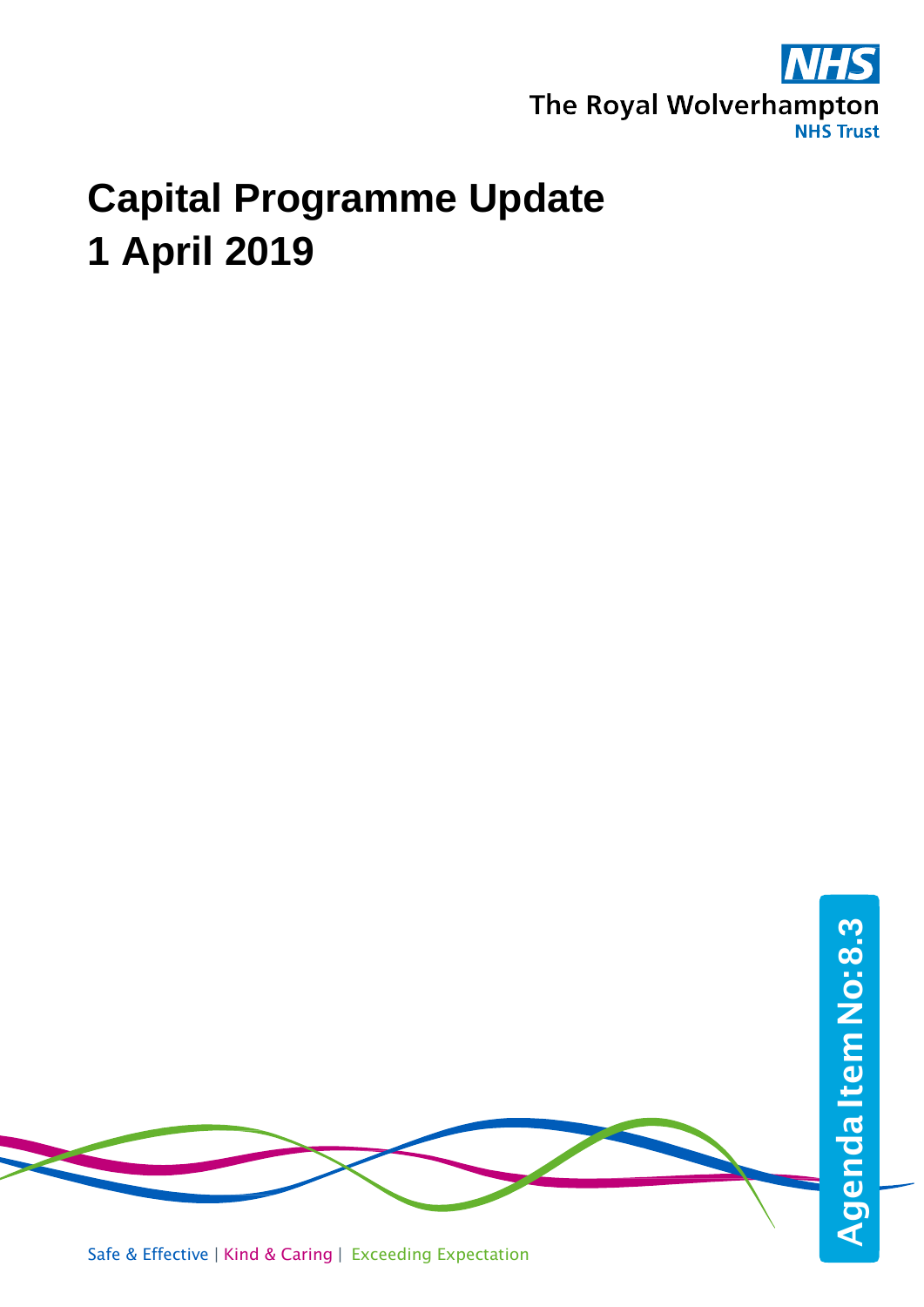**NHS** The Royal Wolverhampton

| <b>Trust Board Report</b>           |                                                                                                                                                                                                                                                                                                                                                                                                                                                                                                                                                                                                                                                                                                                                                                                                                                                                                                                                                                                                                                                                                                                                                                                                                                                                                                                                                                                                                                                                                                                                                                                                                                                      |  |  |  |  |  |
|-------------------------------------|------------------------------------------------------------------------------------------------------------------------------------------------------------------------------------------------------------------------------------------------------------------------------------------------------------------------------------------------------------------------------------------------------------------------------------------------------------------------------------------------------------------------------------------------------------------------------------------------------------------------------------------------------------------------------------------------------------------------------------------------------------------------------------------------------------------------------------------------------------------------------------------------------------------------------------------------------------------------------------------------------------------------------------------------------------------------------------------------------------------------------------------------------------------------------------------------------------------------------------------------------------------------------------------------------------------------------------------------------------------------------------------------------------------------------------------------------------------------------------------------------------------------------------------------------------------------------------------------------------------------------------------------------|--|--|--|--|--|
| <b>Meeting Date:</b>                | 1 <sup>st</sup> of April 2019                                                                                                                                                                                                                                                                                                                                                                                                                                                                                                                                                                                                                                                                                                                                                                                                                                                                                                                                                                                                                                                                                                                                                                                                                                                                                                                                                                                                                                                                                                                                                                                                                        |  |  |  |  |  |
| Title:                              | Final Five Year Capital Programme 19/20 - 23/24                                                                                                                                                                                                                                                                                                                                                                                                                                                                                                                                                                                                                                                                                                                                                                                                                                                                                                                                                                                                                                                                                                                                                                                                                                                                                                                                                                                                                                                                                                                                                                                                      |  |  |  |  |  |
| <b>Executive</b><br><b>Summary:</b> | The following report details proposals for the 5 year programme 19/20 to<br>23/24 and are submitted to the TMC for comment in advance of formal<br>approval. Feedback from the Board and TMC will be taken into consideration<br>in this final version submitted to the March Board and TMC meetings.<br>The report identifies changes since the last 5 year programme approved in<br>March 18. The main points of note are planned construction of the Multi-<br>Storey car park and the omission of the demolition of Wrekin House in future<br>plans. Due to the continued use of Wrekin House for Physiotherapy services,<br>it is considered appropriate to remove demolition from the programme. The 5<br>year programme sets aside regular allocations for 'business as usual' capital<br>expenditure for medical equipment, IM&T, backlog and<br>divisional<br>requirements with the remainder spend for strategic schemes.<br>The programme also differentiates between capital spend from trust own<br>capital and secured funding sources and potential STP bids for the major<br>strategic projects. Capital priorities for medical equipment, backlog and IM&T<br>continue to be risk assessed as part of the prioritisation process. Backlog<br>capital allocations reflect the backlog condition survey completed in 2018.<br>The 19/20 programme is oversubscribed by £1.6M approximately which is a<br>planning assumption to offset any potential slippage in the programme due<br>to changing circumstances. Over the five year programme the plan is over-<br>subscribed by £4M approximately and will therefore require further |  |  |  |  |  |
| <b>Action</b><br><b>Requested:</b>  | prioritisation.<br><b>Approve</b>                                                                                                                                                                                                                                                                                                                                                                                                                                                                                                                                                                                                                                                                                                                                                                                                                                                                                                                                                                                                                                                                                                                                                                                                                                                                                                                                                                                                                                                                                                                                                                                                                    |  |  |  |  |  |
| For the attention<br>of the Board   | The attached capital programme is aligned to the annual Capital Resource<br>Limits (CRL) which form part of the Trusts Long Term Financial model. The<br>programme is subject to the overall financial and service strategy. The report<br>also outlines changes made since the issue of the 18/19 Five year<br>programme.                                                                                                                                                                                                                                                                                                                                                                                                                                                                                                                                                                                                                                                                                                                                                                                                                                                                                                                                                                                                                                                                                                                                                                                                                                                                                                                           |  |  |  |  |  |
| <b>Assure</b>                       | The 19/20 programme is in line with CRL limits (assuming slippage and<br>capital funding for Linac and Black Country Pathology). Additional strategic<br>schemes are identified subject to potential future STP bid applications.                                                                                                                                                                                                                                                                                                                                                                                                                                                                                                                                                                                                                                                                                                                                                                                                                                                                                                                                                                                                                                                                                                                                                                                                                                                                                                                                                                                                                    |  |  |  |  |  |
| <b>Advise</b>                       | Due to the limits on capital, the programme aims to address high risk<br>٠<br>capital requirements primarily.<br>The programme also addresses strategic capital requirements in line with<br>all capital sources including charitable and potential STP.                                                                                                                                                                                                                                                                                                                                                                                                                                                                                                                                                                                                                                                                                                                                                                                                                                                                                                                                                                                                                                                                                                                                                                                                                                                                                                                                                                                             |  |  |  |  |  |
| <b>Alert</b>                        | Programme addresses high and medium risk requirements for capital<br>Further programme prioritisation will be required.                                                                                                                                                                                                                                                                                                                                                                                                                                                                                                                                                                                                                                                                                                                                                                                                                                                                                                                                                                                                                                                                                                                                                                                                                                                                                                                                                                                                                                                                                                                              |  |  |  |  |  |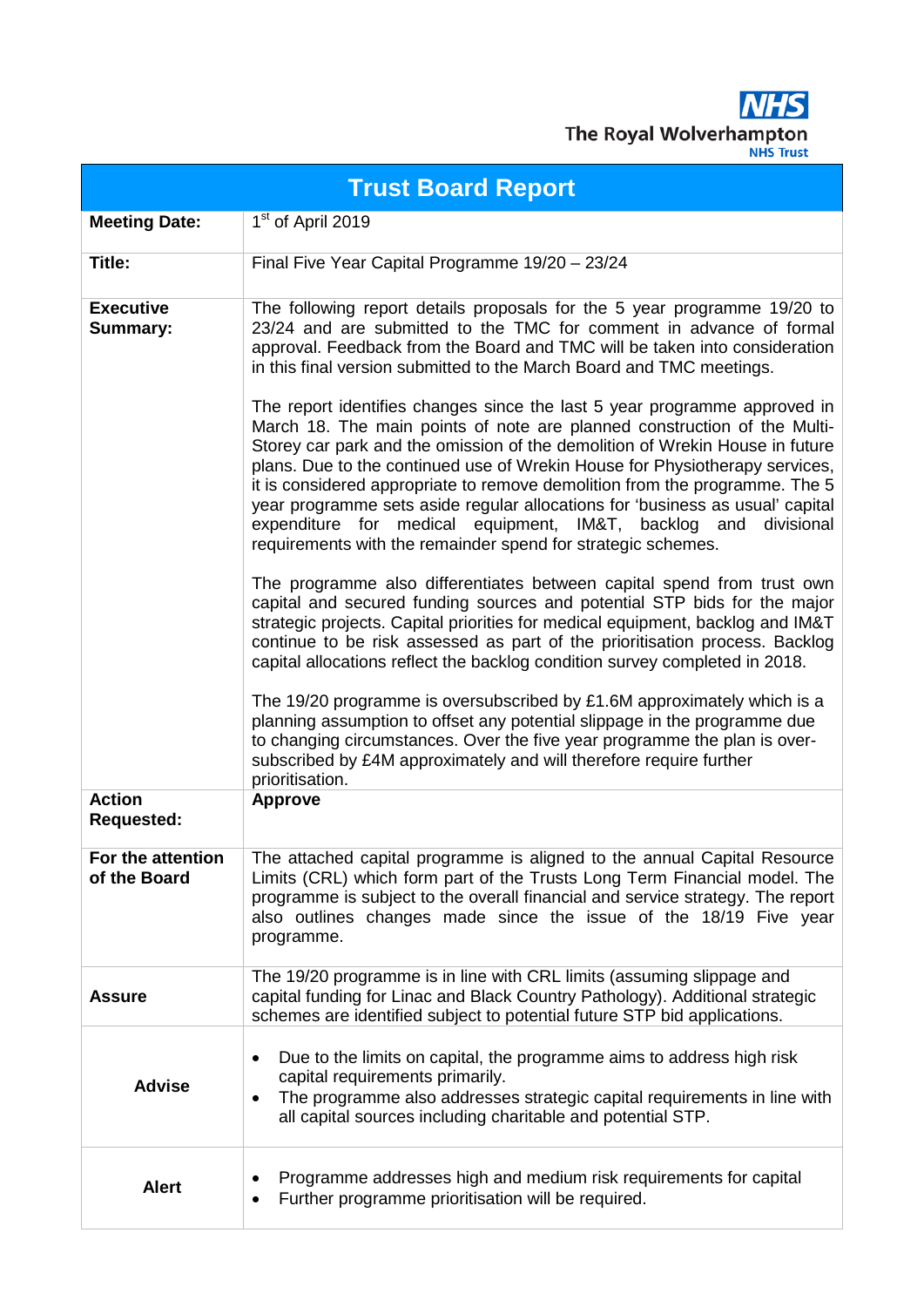| <b>Author + Contact</b><br>Details:                            | <b>Will Nabih</b><br><b>Head of Estates</b><br>Development, Capital Planning and Property Management<br>Tel 01902 695347 Email w.nabih @nhs.net                                                                                                                                                                                                                                                                                                                                                                                                                                         |  |  |  |  |  |
|----------------------------------------------------------------|-----------------------------------------------------------------------------------------------------------------------------------------------------------------------------------------------------------------------------------------------------------------------------------------------------------------------------------------------------------------------------------------------------------------------------------------------------------------------------------------------------------------------------------------------------------------------------------------|--|--|--|--|--|
| <b>Links to Trust</b><br><b>Strategic</b><br><b>Objectives</b> | 1. Create a culture of compassion, safety and quality<br>2. Proactively seek opportunities to develop our services<br>3. To have an effective and well integrated local health and care system that<br>operates efficiently<br>5. Maintain financial health – Appropriate investment to patient services<br>6. Be in the top 25% of all key performance indicators                                                                                                                                                                                                                      |  |  |  |  |  |
| <b>Resource</b><br>Implications:                               | <b>Capital: CRL Capital Limit</b><br><b>Funding Source:</b> Capital Programme 19/20, Charitable, STP and PDC                                                                                                                                                                                                                                                                                                                                                                                                                                                                            |  |  |  |  |  |
| <b>CQC Domains</b>                                             | Safe: patients, staff and the public are protected from abuse and avoidable harm.<br>Effective: care, treatment and support achieves good outcomes, helping people maintain<br>quality of life and is based on the best available evidence.<br><b>Responsive:</b> services are organised so that they meet people's needs.<br>Well-led: the leadership, management and governance of the organisation make sure it's<br>providing high-quality care that's based around individual needs, that it encourages learning<br>and innovation, and that it promotes an open and fair culture. |  |  |  |  |  |
| <b>Equality and</b><br><b>Diversity Impact</b>                 | None                                                                                                                                                                                                                                                                                                                                                                                                                                                                                                                                                                                    |  |  |  |  |  |
| <b>Risks: BAF/TRR</b>                                          | BAF - SR11: Condition of the existing Estate - Quality and flexibility                                                                                                                                                                                                                                                                                                                                                                                                                                                                                                                  |  |  |  |  |  |
| <b>Risk: Appetite</b>                                          | Risks to the trust are kept as current and managed by eliminating or<br>mitigating all high and medium risk to estate and services.                                                                                                                                                                                                                                                                                                                                                                                                                                                     |  |  |  |  |  |
| <b>Public or Private:</b>                                      | <b>Public</b>                                                                                                                                                                                                                                                                                                                                                                                                                                                                                                                                                                           |  |  |  |  |  |
| <b>Other formal</b><br>bodies involved:                        | <b>Board Committees</b><br>CRG - Pending<br>TMC - Pending                                                                                                                                                                                                                                                                                                                                                                                                                                                                                                                               |  |  |  |  |  |
| <b>References</b>                                              | N/A                                                                                                                                                                                                                                                                                                                                                                                                                                                                                                                                                                                     |  |  |  |  |  |
| <b>NHS</b><br><b>Constitution:</b>                             | In determining this matter, the Board should have regard to the Core<br>principles contained in the Constitution of:<br>Equality of treatment and access to services<br>High standards of excellence and professionalism<br>Service user preferences<br>Cross community working<br><b>Best Value</b><br>Accountability through local influence and scrutiny                                                                                                                                                                                                                             |  |  |  |  |  |

| <b>Report Details</b>                                                                                                                                                                                                                                                    |
|--------------------------------------------------------------------------------------------------------------------------------------------------------------------------------------------------------------------------------------------------------------------------|
| The attached appendix provides a summary of the major projects and categories of spend<br>for the 5 year capital programme 2019/2020 to 2023/2024 with the relevant funding<br>assumptions.                                                                              |
| <b>Capital Programme 19/20</b><br>Significant investment in the multi-storey car park. Capital pots for medical equipment,<br>IM&T, backlog have reviewed to ensure urgent high risk schemes are accounted for in the<br>programme.                                      |
| The attached appendix provides a summary of the major projects and categories of spend<br>for the Capital Programme 2019/20 and the Five Year programme to 23/24 together with<br>the relevant funding assumptions. The plan assumes a total spend of £85M approximately |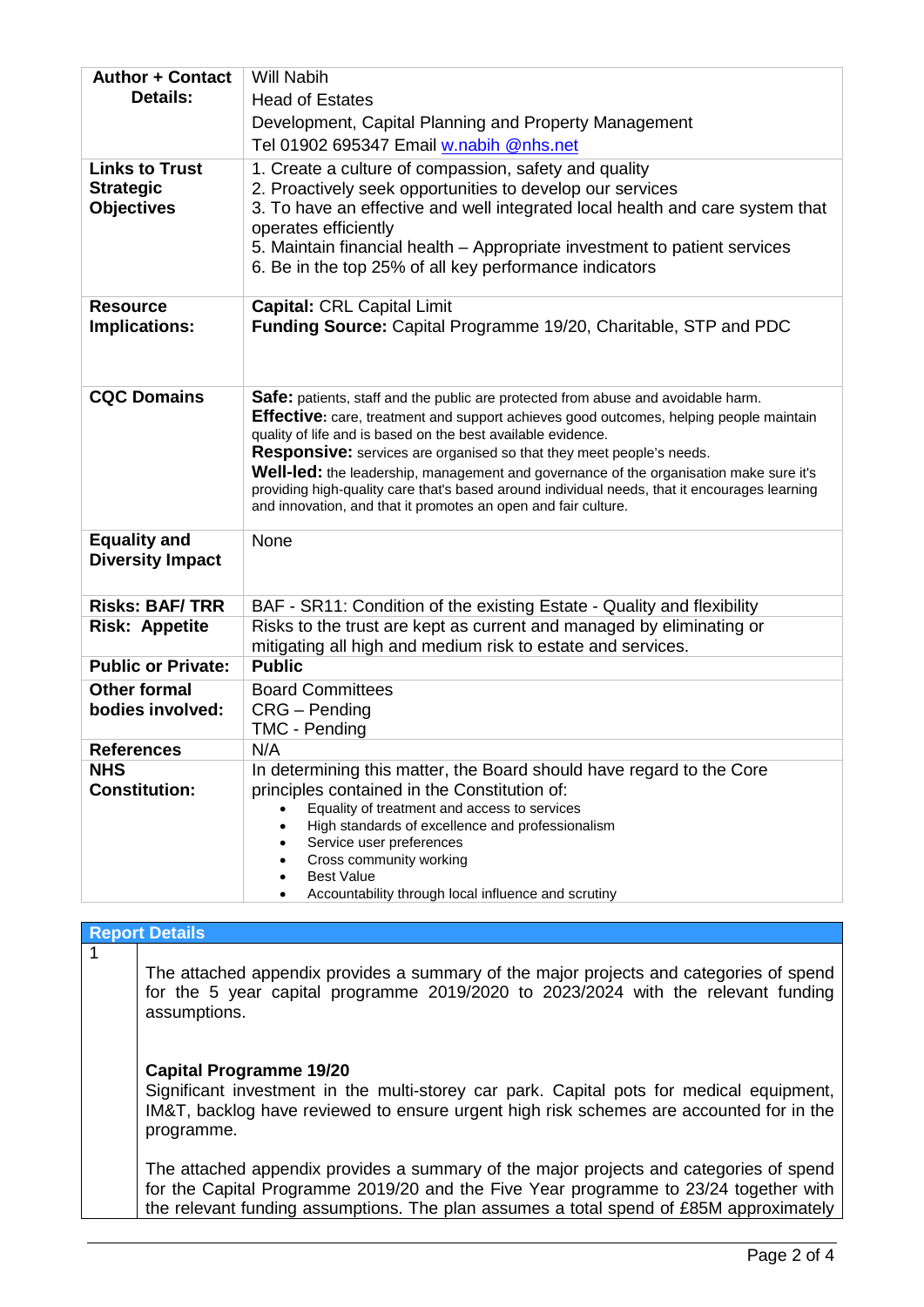excluding any future STP bids for capital. Over the five year period there is a decrease from the planned £93M in the current five year plan. The plan assumes no revenue capital transfer over the period. This reflects the impact of The Trusts current financial position and the necessity to limit capital spend to depreciation and external funding sources over the period of the plan.

West Park is included in the capital programme, however it is assumed that it would be funded fully via an STP bid.

The 'business as usual' categories contained within the plan are Medical Equipment, IM&T and Divisional Schemes, and Backlog (including statutory and fire). The remainder allocation is dedicated to Strategic Capital Schemes. The requirements for Capital are in excess of the allocations. The indicative allocations in the attached programme have been subject to a risk based prioritisation methodology. It is however likely that further changes to the programme may be required bringing the programme into balance and accounting for any unforeseen slippage.

Due to the reduction in available funding, a number of changes are proposed compared to the current Five Year Plan. These are summarised below:

## • **Income**

- o Capital Resource Limit cannot exceed depreciation, unless additional funding is identified (e.g. STP, PDC schemes or Charitable funding)
- o Black Country Pathology has been managed from 18/19 to 19/20 in line with delays in approvals and central government funding.
- o Additional funding source assumed Linac 4 FY 19/20 from PDC.

## • **Overarching Assumptions**

- o The programme accounts for Black Country Pathology through STP funding.
- o Receipt of Stroke funding via STP in 18/19
- o Capital receipt for the sale of the Eye Infirmary site in for FY 18/19
- o Capital implications with regard to Vertical Integration are not included
- o Capital funding for ACM cladding on Heart and Lung received in FY 18/19 and 19/20

## • **Capital Programme 19/20 Onwards**

- o FY 19/20 is oversubscribed by £1.6M approximately and will require further prioritisation.
- o £1.1M available to medical equipment in 19/20. £1.75M available each year thereafter for medical equipment replacement.
- $\circ$  £2.1M is available for the Divisional Schemes pot for 19/20, rising thereafter to £4.5M annually to account for potential requirement for theatre and ward refurbishments.
- o No PC replacement for 19/20 then allocation at £500k per year thereafter
- o No Ward refurbishment planned in 19/20, any urgent works to be undertaken as a minor refurbishments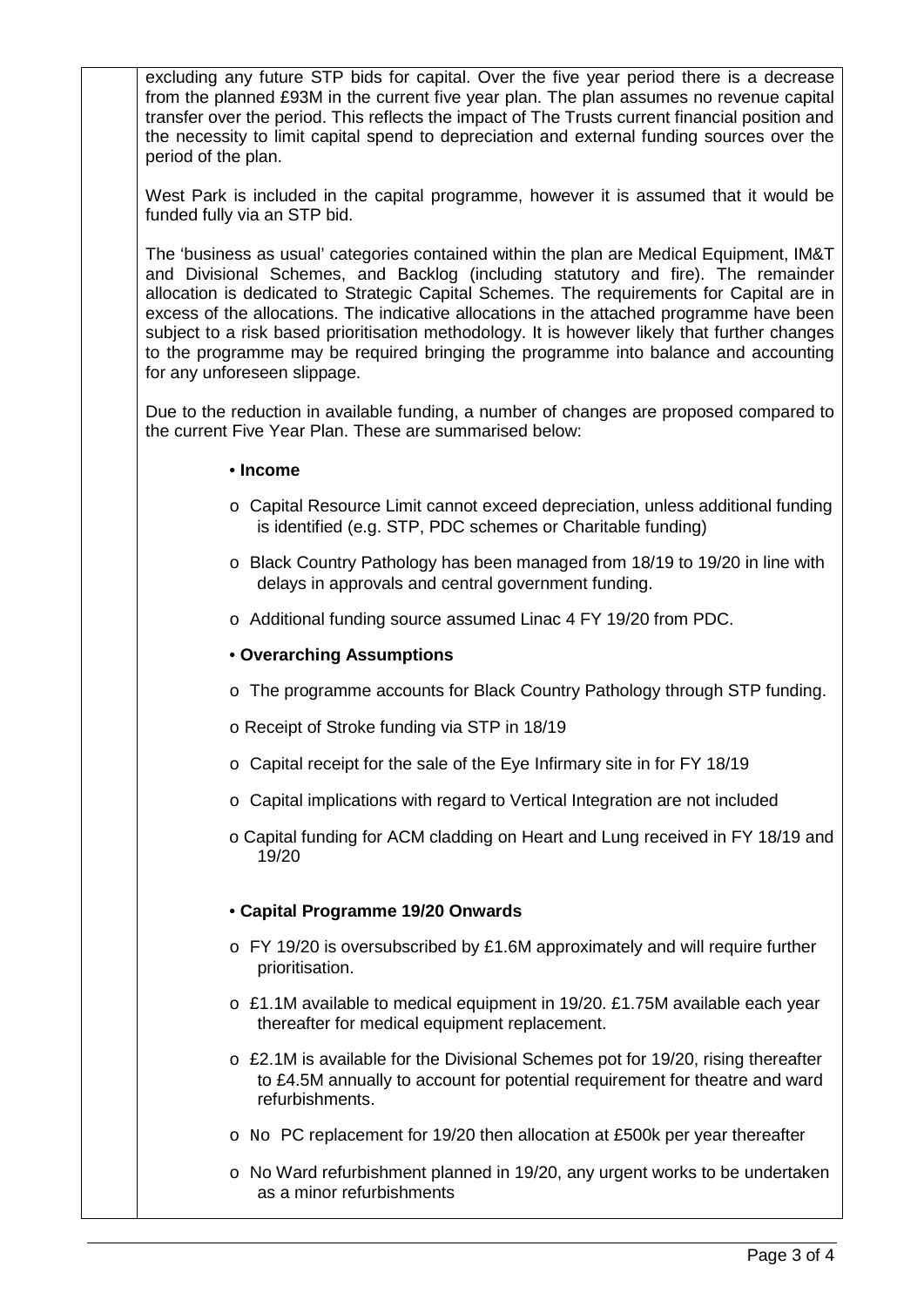| • Major Strategic Schemes                                                                                                                                                                                                  |
|----------------------------------------------------------------------------------------------------------------------------------------------------------------------------------------------------------------------------|
| $\circ$ New multi-storey car park to start in 19/20 in conjunction with the<br>construction of the Black Country Pathology Extension.                                                                                      |
| o New Radiopharmacy and aseptic unit may not be complete until 20/21<br>subject to external funding and approval. It is envisaged that this scheme<br>would incorporate expansion capability for MRI and CT as one scheme. |
| o Outpatients reconfiguration at New Cross deferred to 20/21 subject to STP<br>funding.                                                                                                                                    |
| o Wrekin House demolition omitted from 5 year programme allowing its<br>continued use for Physiotherapy services.                                                                                                          |
| o A Maternity increased capacity scheme to be designed in 19/20 and may be<br>delivered in 20/21 and will be subject to STP bid.                                                                                           |
| o Design of new Inpatient ward block project 20/21.                                                                                                                                                                        |
| o The option to vacate the West Park site has been identified in the<br>programme for FY 20/21 and 21/22 funded from external sources.                                                                                     |
| TMC is asked to comment on the programme in order that the finalised plan can be<br>approved at March Trust Board meeting.                                                                                                 |

| <b>Appendices</b>                                        |
|----------------------------------------------------------|
| Refer to Appendix - Five Year Capital Plan 19/20 - 23/24 |